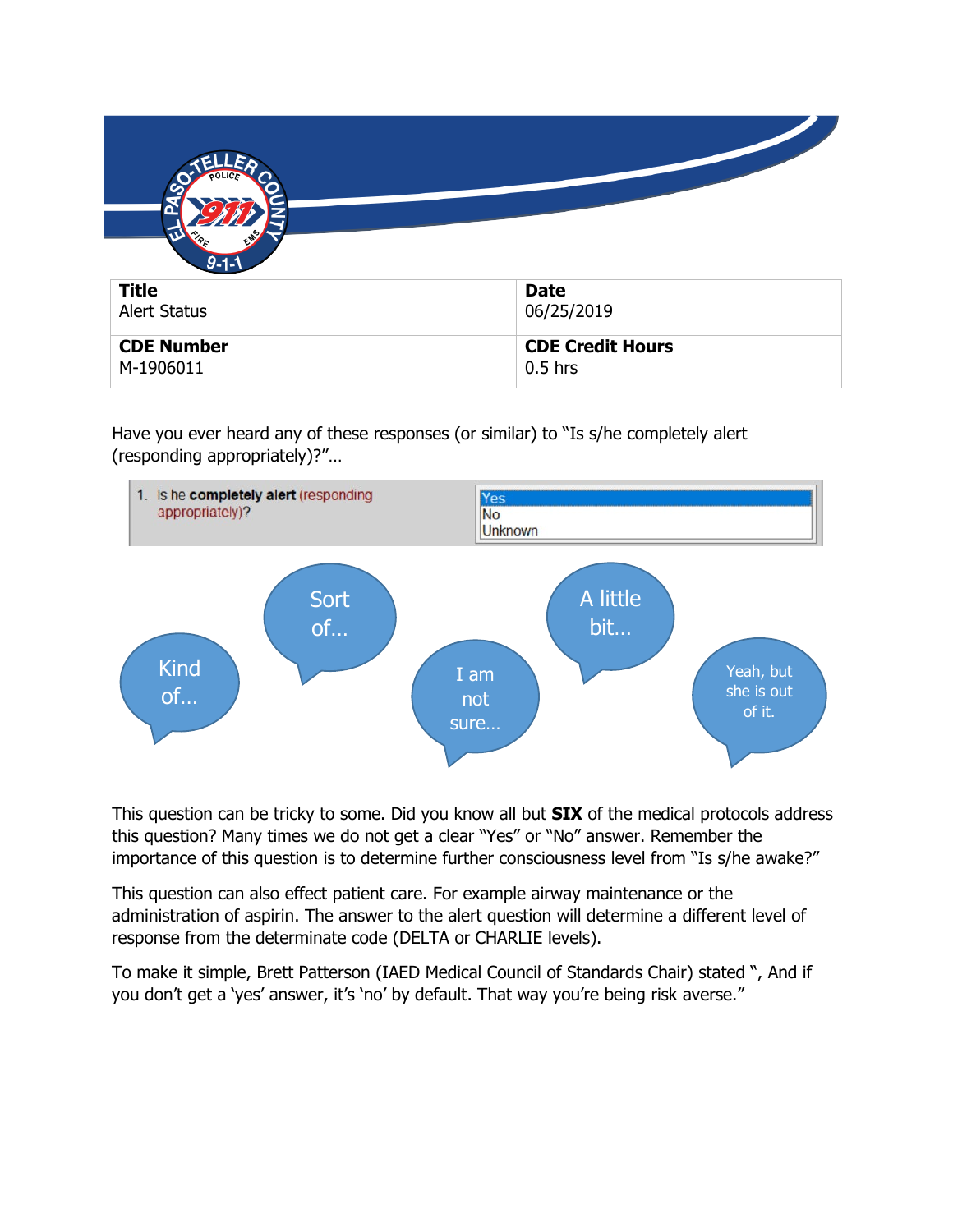

Keep in mind a few standards that would go along with this specific question.

- Universal Standard 2 Parenthetical Clarifier
	- $\circ$  "Parenthetical Clarifiers are words used in protocol questions and instructions that are contained within parentheses or "brackets" ()."
	- o "A parenthetical clarifier is only to be used after providing the original question or instruction as written and pausing for a reasonable time to allow the caller to respond"
		- Example: "Is s/he completely alert (responding appropriately)?" ask, "Is s/he responding appropriately?"
- Universal Standard 3 Acceptable Clarification or Enhancements
	- $\circ$  "The calltaker may provide an acceptable clarification or enhancement to any protocol question or instruction. Once the scripted protocol question or instruction has been read as written, the calltaker may rephrase the question or instruction using language equivalent in meaning to the script in the following situations: The calltaker does not understand the scripted protocol question or instruction, The caller answer ambiguously, The caller doesn't answer after a reasonable period of time."
		- Example: "I understand you said she was out of it, but I need to confirm-Is she alert (responding appropriately)?"

**Sources:** 

**ED-Q Performance Standards 10.0.2 Edition**

**<sup>&</sup>quot;Completely Alert?" by Audrey Fraizer (The Journal: iaedjounral.org)**